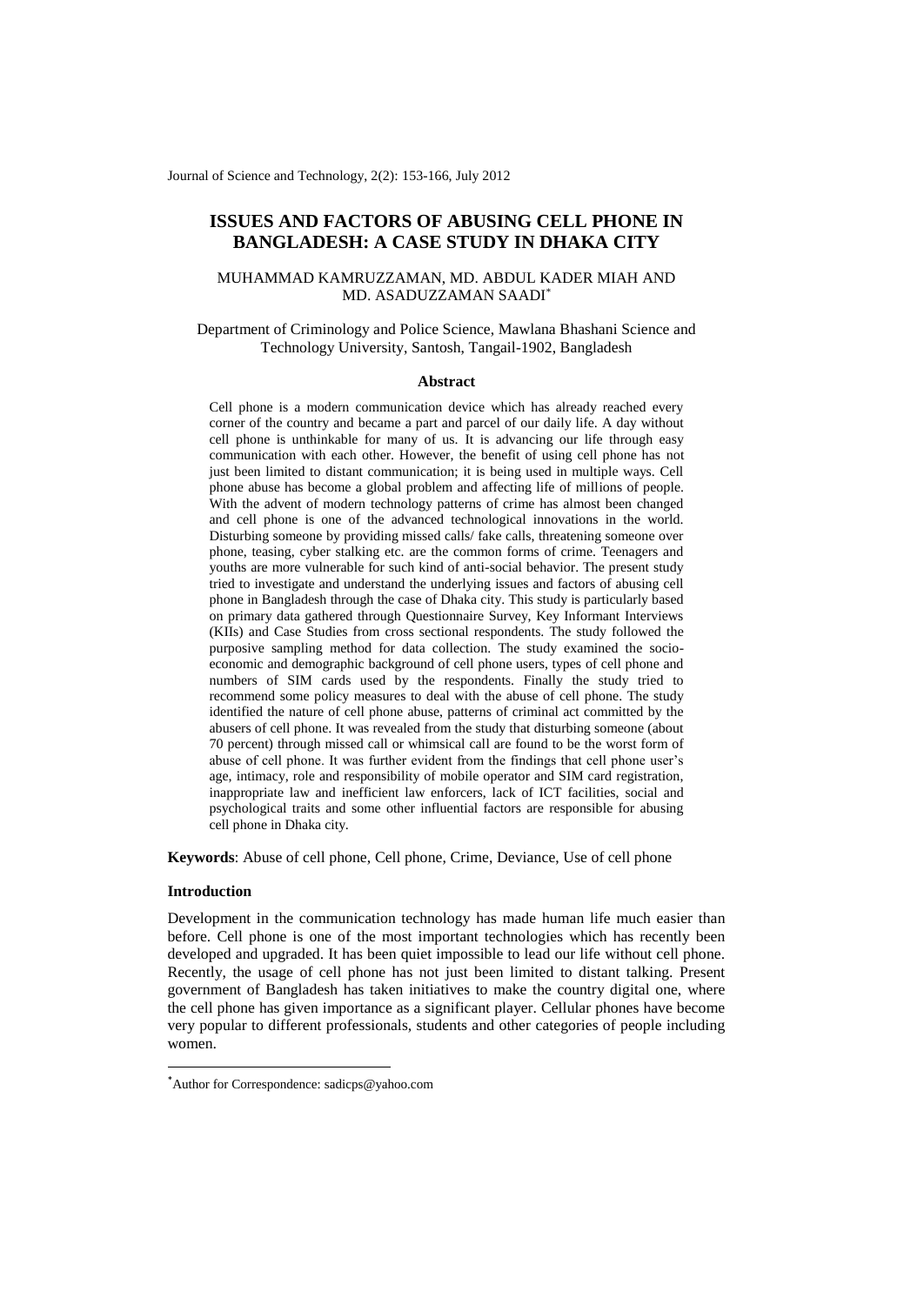Cell phone abuse is a worldwide problem which is now affecting millions of life of the people with no relief in sight (Lawrence, 2010)**.** Talking in cell phone at the public places could be very much disturbing for the bystanders. In this case s/he might consider himself/herself as a victim of cell phone. Making or receiving of one or two short calls in public can be tolerable but using of extensive cell phone or long time conversation over cell phone is very much annoying and could be an invasion to privacy. While in the immediate vicinity of strangers using their cell phone common symptoms may include: Inability to concentrate on what the users are doing, mild or severe irritability or annoyance and sensitivity to stupid or loud ring tones etc. (Lawrence, 2010). Unexpected behaviors are more often recalled and socially unacceptable actions bring greater attribution processing (Hastie, 1984). The timing of the disruption could also influence how well the perceiver remembers the event when it comes time to rate the other person. Many other parts of the world, such as Western Europe and parts of Asia have the cell phones much more entrenched in their culture (www.cellular online.com).

According to the Bangladesh Telecommunication Regulatory Commission (BTRC) (July, 2010), six mobile phone operators of Bangladesh added 13.29 million new cell phone subscribers during July 2009-June 2010 and the total number of mobile users in the country reached to 59.98 million (www.tazakhobor.com). Telecommunication as a business emerged in the early 90's in Bangladesh. Six international telecommunication companies have invested in this field and covered a vast communication network with GSM (Global Subscriber Module) and CDMA (Code Device Multiple Access) networking system. They are providing different services like voice call, short massages, multimedia massages, internet and other value added services for subscribers. In the era of science and technology, it has become a necessary tool for our life which is contributing to develop the demographic and rural investment, increase national income (TAX and VAT) etc. Cell phone companies sponsor various socio-cultural activities, help building awareness about different issues like AIDS, Vaccination programs, provide free hospital services to the poor and help the law enforcing agencies with the information to determine the position and activities of the criminals. Several market surveys have forecast the number of mobile phone users will be around 70 million at the end of 2011 (The New Nation, 2008).

Beside advantages, cell phone has some negative impacts especially on the students. Misuse of the mobile phone causes both loss of money and time and puts impact on all level of the citizens especially students. Thus the cell phone abuse and the extent of its victimization is a subject of worth studying. The techniques, attitude, rationalizations and motives are learned from one cell phone users to other abuser of cell phone. At present, students (teenagers) are showing deviant behavior for excessive use or abuse of cell phone. Most of them select cell phone as their unique recreational instruments. With the new multimedia cell phones, the criminals can take pictures of the credit cards, which give them the owner's name, number, and expiration date. One of the fastest growing crimes today is Identity theft which is another example of cell phone abuse. And criminals do not think to turn their phone off when they are about to commit a crime (www.about.com: urban legend, August 24, 2010). According to a new medical study, the teen obsession with yakking, text messaging and ring tone swapping on their cell phones might mean more than a whopping phone bill. For the most crazed, it's a sign of unhappiness and anxiety (Gellene, 2006). A survey of 575 high school students found that the top third of users students who used their phones more than 90 times a day frequently did so because they were unhappy or bored. They scored significantly higher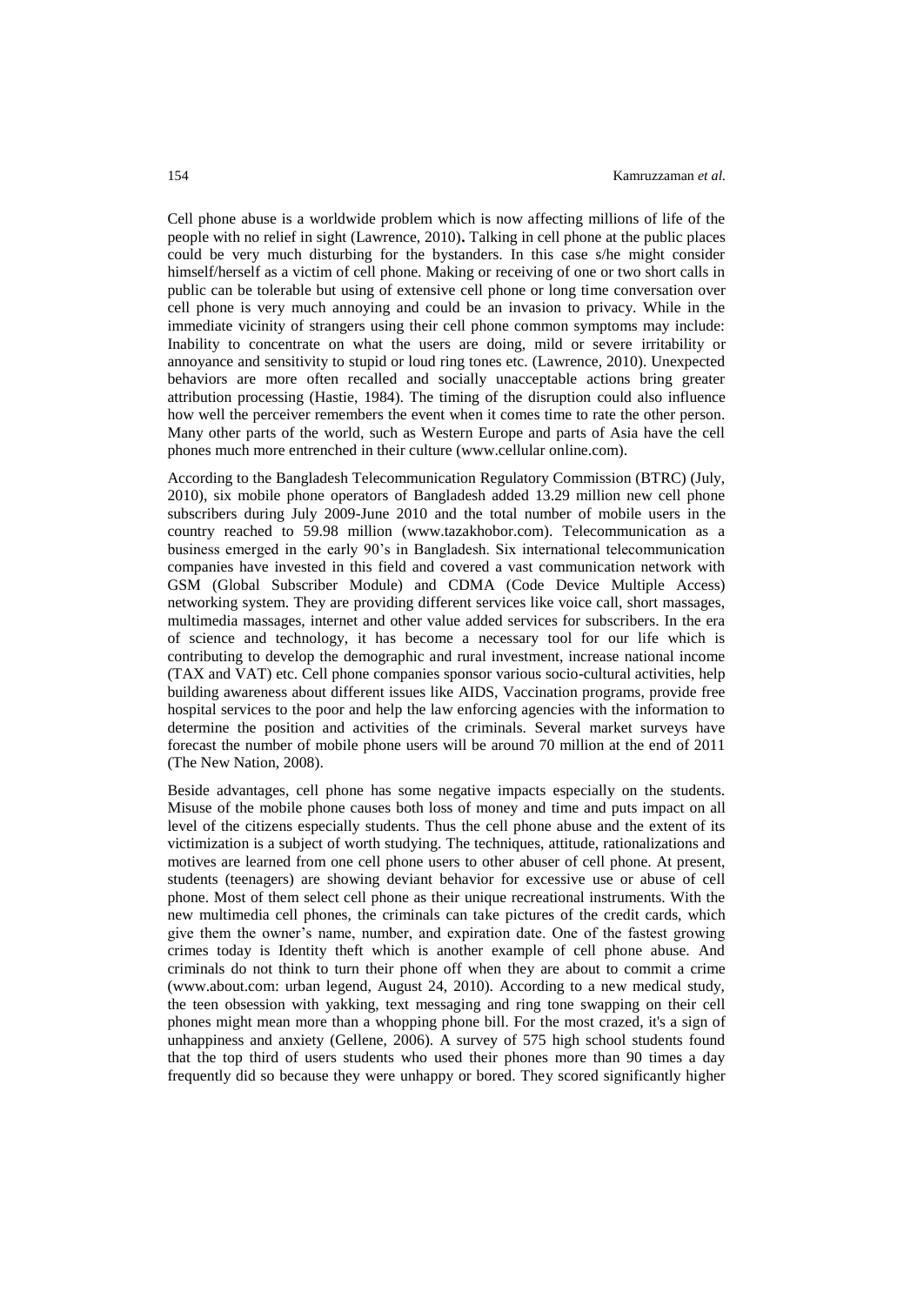on tests measuring depression and anxiety compared with students who used their phones a more sedate 70 times daily. Two of every five youths in the United States from ages 8 to 18 own a cell phone, according to a recent survey. Students in grades seven through 12 spend an average of an hour a day on their cell phones - about the same amount of time they devote to homework (Gellene, 2006).

## **Objectives of the study**

The major objective of the study is to understand the underlying issues and factors of cell phone abuse in Bangladesh through taking Dhaka City as case. The specific objectives are: i) to learn about the demographic characteristics of the cell phone users in Bangladesh; ii) to identify the different patterns of cell phone abuse; iii) to provide recommendations for protecting cell phone abuse.

### **Methodology**

For pursuing objectives, the study employed both qualitative and quantitative method. It includes Survey, Key Informant Interviews (KIIs), Case Study and Review of Related Literature. In this regard, samples of 200 respondents, 5 case studies, 5 KIIs of different level including sociologist, criminologist, psychologist, doctors and personnel of law enforcement agency were selected by using purposive sampling method. To conduct the study, respondents were collected proportionately from three tiers of age group mentioning teenage (13-19 years), youths (20-30 years) and adults (above 30 years). A Structured questionnaire was used to collect objective data and data were analyzed by using SPSS and MS Office tools. Code Book was used to input coded data carefully. The study was conducted from April 2010 to October 2010 in the study area.

### **Literature review**

There are some boys, who are so much curious to collect the girls' cell-phone numbers, have turned it into a device for annoying others. Their idea is to impress the girls and develop a so-called relation through the mobile phone. The boys often create serious problems for the girls in the name of developing friendship (The Daily Star: 5 December, 2008). RAB arrested a gang of eight students on October 29, 2010 who sent answers for multiple-choice questions via SMS to freshmen aspirants inside examination halls of Dhaka University admission test. A team of RAB-3 and officials of DU administration tracked the gang for a week after an admission seeker. The gang had helped the applicant cheat in various competitive exams for the last couple of years (The Daily Star: 2010). Two Dhaka University professors were threatened over phone for wanting extortion using the name of Subrata Bain (The New Age Extra: July 11-17, 2008).

Recently the picture of cell phone abuse in the hill tracks area is very much unsatisfactory. In this area many young girls' secret picture and video captured with or without their consent and later the abusers use those secret contents for illegal purposes. Bad people first made love with them and then make physical relation to some heinous purposes. Later, those contents are transferred to one cell phone to another cell phone through Bluetooth or infrared. Many of them uploaded those contents in the internet with the help some godfather. By this time, many victims migrated to another place and still their parents are facing much unexpected situation. Police personnel mentioned, a secret business of cell phone and hidden cam is running in the country and the hill tracts areas are not separate one (The Daily Ittefaq: April 29, 2010).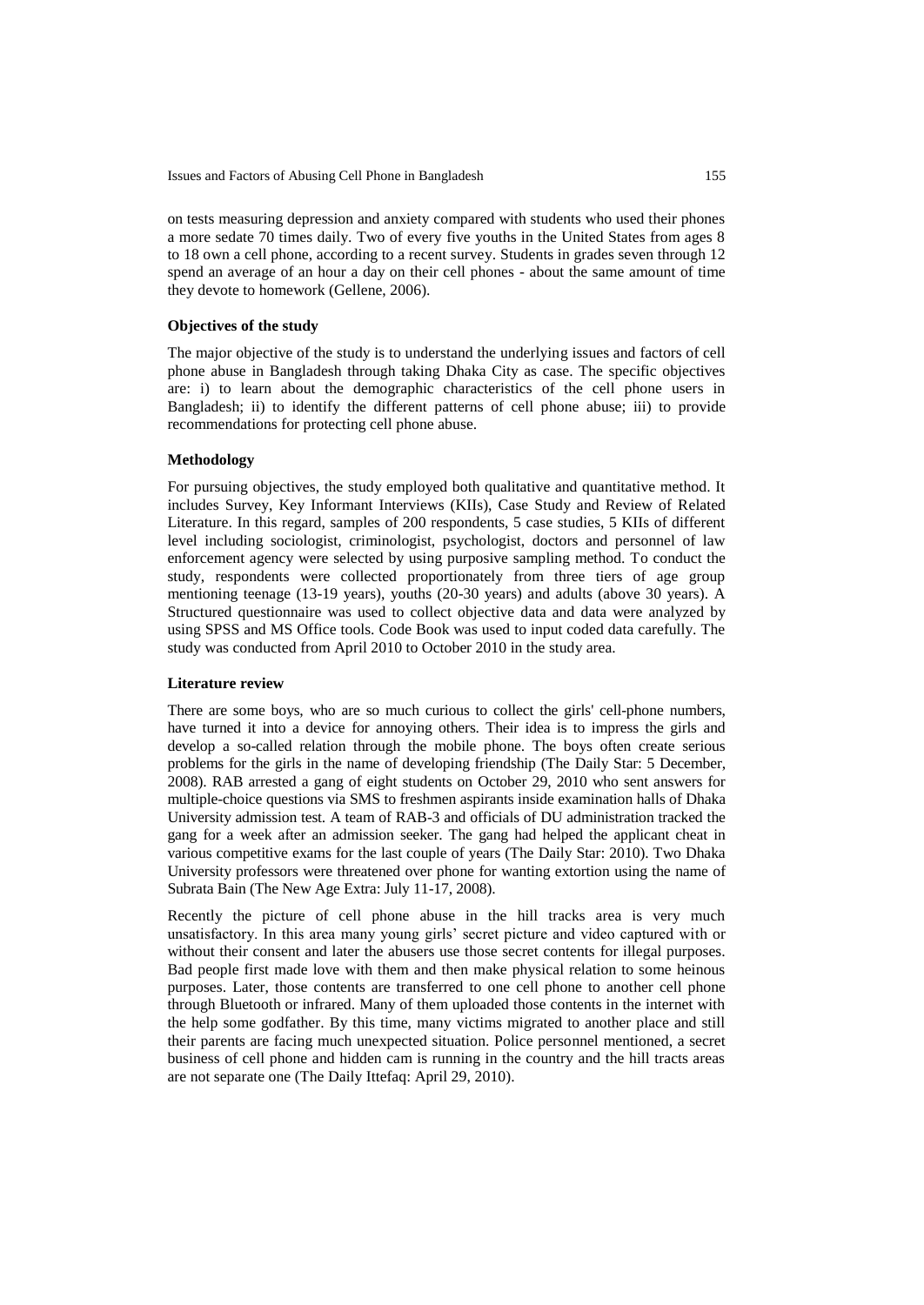Extortion and threat to high profile peoples using cell phones are going unabated as law enforcers could hardly trace the criminals who manage their SIM cards without following proper registration procedure. The callers and the sellers of the RUIM (Removable User Identity Module) card are remaining out of the dragnet due to fake registration. Various gangs are also demanding hefty amounts from government high-ups, businessmen and wealthy people using such SIM (Subscriber Identity Module) or RUIM cards. If anyone does not want to meet their demands, the criminals threaten to kill them or abduct their children. Moreover, SIMs which is sold without any registration or by providing fake information is also being used for issuing threats for personal vengeance or teasing girls. Often criminals use photographs of other people to get the registration. RAB alone receives 70 such complaints on an average every day and police also receive a good number of such complaints. RAB and Police said that they were failed to trace offenders in 90 percent cases due to user's fake registration (Islam, 2010).

Dhaka is the densely populated city of Bangladesh, whether a prince or a pauper, the majority of the city-dwellers own a cell phone. It became a ubiquitous gadget offering more flexibility, mobility to living in the stagnant, ever-jammed city. The user groups include not only the juvenile group of teens and early twenties but also professionals, businessmen, and housewives. Not only family and personal affairs, but also businesses like banking, small trades are run and dealt over mobiles. Conversely, expansive, uncontrolled distribution and easy access of mobiles have also augmented crime rates (Samayeen, 2009).

Excessive use of Cell phone creates dependency among the cell phone users. It was found in a study that 37 percent of teens felt they wouldn't be able to live without a cell phone once they had it. This study also shows that the more friends a teen has, the more likely they are to feel dependent on their phone and let calls or text messages interfere with their daily schedule. The Pew Internet & American Life Project found that 39 percent of cell users ages 18-29 say they are not always truthful about where they are when they are on the phone. Parents often experience sticker shock when they receive the bill for their child's cell phone. Special ring tones, text, picture and video messaging, downloadable games, overage minutes and connecting to the Internet can all be very expensive and heavily used by teens **(**<http://www.cmch.tv/mentors/> hottopic.asp?id=70**).** According to research by C&R Research, 22 percent of young children own a cell phone (ages 6-9), 60 percent (ages 10-14), and 84 percent of teens (ages 15-18. And cell phone companies are now marketing to younger children with colorful kid-friendly phones and easy-to-use features [\(http://www.cmch.tv/mentors/](http://www.cmch.tv/mentors/) hottopic.asp?id=70).

Cyber bullying is a term used to describe covert, psychological bullying behaviors among mainly teenagers through email, chat rooms, mobile phones, text messages, mobile phone cameras and websites. The rise of cyber bullying is attributed primarily to increased adolescent access to the internet and mobile phones, facilitated by the anonymity provided by the internet (Campbell, 2005). The Drug Use Monitoring in Australia (DUMA) annual report 2003 provides an overview of the patterns of drug use and criminal activity amongst police detainees and the most common method of contact for those who had paid cash for heroin, methamphetamine and cocaine was calling their dealer on a mobile phone (Milner, Mouzos, & Makkai, 2004).

Some of the target hardening tactics which manufacturers, carriers and providers have adopted to control mobile telephone fraud include the use of software to detect calls being transmitted from a counterfeit telephone at the same time as another legitimate source (call collisions), to block the receipt of calls from cloned telephones altogether,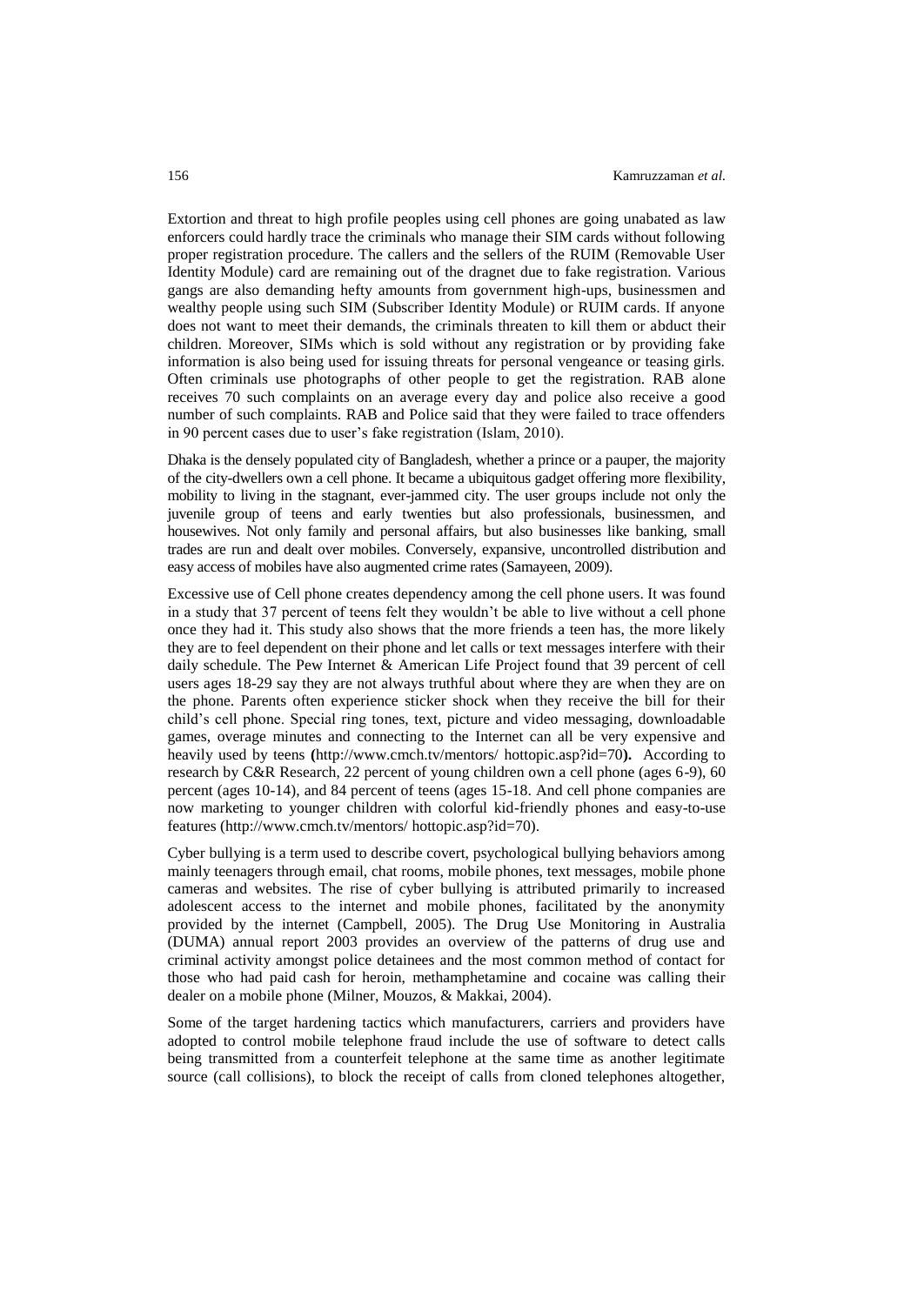velocity checks which are able to determine whether a telephone has moved too fast between serving areas to be legitimate, toll access restrictions to prevent unauthorized access to international dialing, unusual activity analysis to detect unusual usage patterns as an indication of fraud, dialed-number analysis which allows the carrier to block out high-risk countries or individual numbers, analysis of time of day, minutes of usage or credit activity for abnormal patterns of usage, radio frequency fingerprinting which measures the characteristics in a telephone's signal, and voice print matching which compares the subscriber's voice print with that recorded at the cell site (Sulc, 1994).

Younger and younger children are clamoring for cell phones. SQUIDOO (2010) stated in their online published article on Parenting and Cell Phones that there are several parenting pros and cons about cell phone uses. In *Pros* they mentioned, child will always be able to reach parents; No mistakes about who is picking them up or worry about getting home from an inappropriate party; With modern phones parents can track where your kids are, assuming the phone is on them; and Learning how to manage the pre-paid minutes is a way to learn budgeting and responsibility. In case of *Cons* the argued, Kids get thing so easily today that they don't appreciate much at all; They spend too much time on the phone and even less time with the family; Predators have yet another way to reach parents children; and Kids brains are especially vulnerable to the electro pollution that comes from the cell phone.

The scientific studies indicated that engagement in a cell phone conversation while driving significantly degrades driving performance and contributes to an increased risk of vehicular incidents. Various scientific studies described vehicle control degradation as a delay in brake activation three times longer than the reaction deterioration found in drivers under the influence of alcohol (Monteressi, 2003).

Mohankumar (2010) provided the information on Social Problems related to Cell phone Abuse: In attention blindness; Caller Hegemony; Cognitive load, Accidents and Psychological problems. Over use of Cell phones may cause two New generation Psychological problems. *No-Mo phobia (NoMobile phobia):* When we run out of credit or battery, lose of phone or are in an area with no reception, being phoneless can bring a panic symptom referred to as NoMo Phobia or No Mobile phobia. *Ringxiety- Ringtone anxiety*: Ringxiety is the sensation and false belief that one can hear his or her mobile phone ringing or fell it vibrating. Humans are sensitive to auditory tones between 1000 and 6000 Hz. The ring tone frequency falls within this range. The term is also used to explain the condition in which a person frequently takes the cell phone to see whether there is any a miscall or messages.

## **Theoretical background of the study**

According to *Marcus Felson and Ronald V. Clarke*, opportunities cause crime. Opportunities are highly specific, concentrated in time and space and depend on everyday movements. One crime may produce opportunities for another; some products offer more tempting crime opportunities. Social and technological changes produce new crime opportunities (Felson and Clarke: 1998). In case of Routine Activitie Theory, *Cohen and Felson* mention that Time, place, and interpersonal actions are at the heart of directcontact predatory crimes because those crimes require the convergence of a suitable target, lack of capable guardians to commit a crime, and a motivated offender in time and space (Siegel, 1998). Through Rational Choice Theory, Cornish and Clarke (1986) describe before committing a crime, the reasoning criminal weighs the chances of getting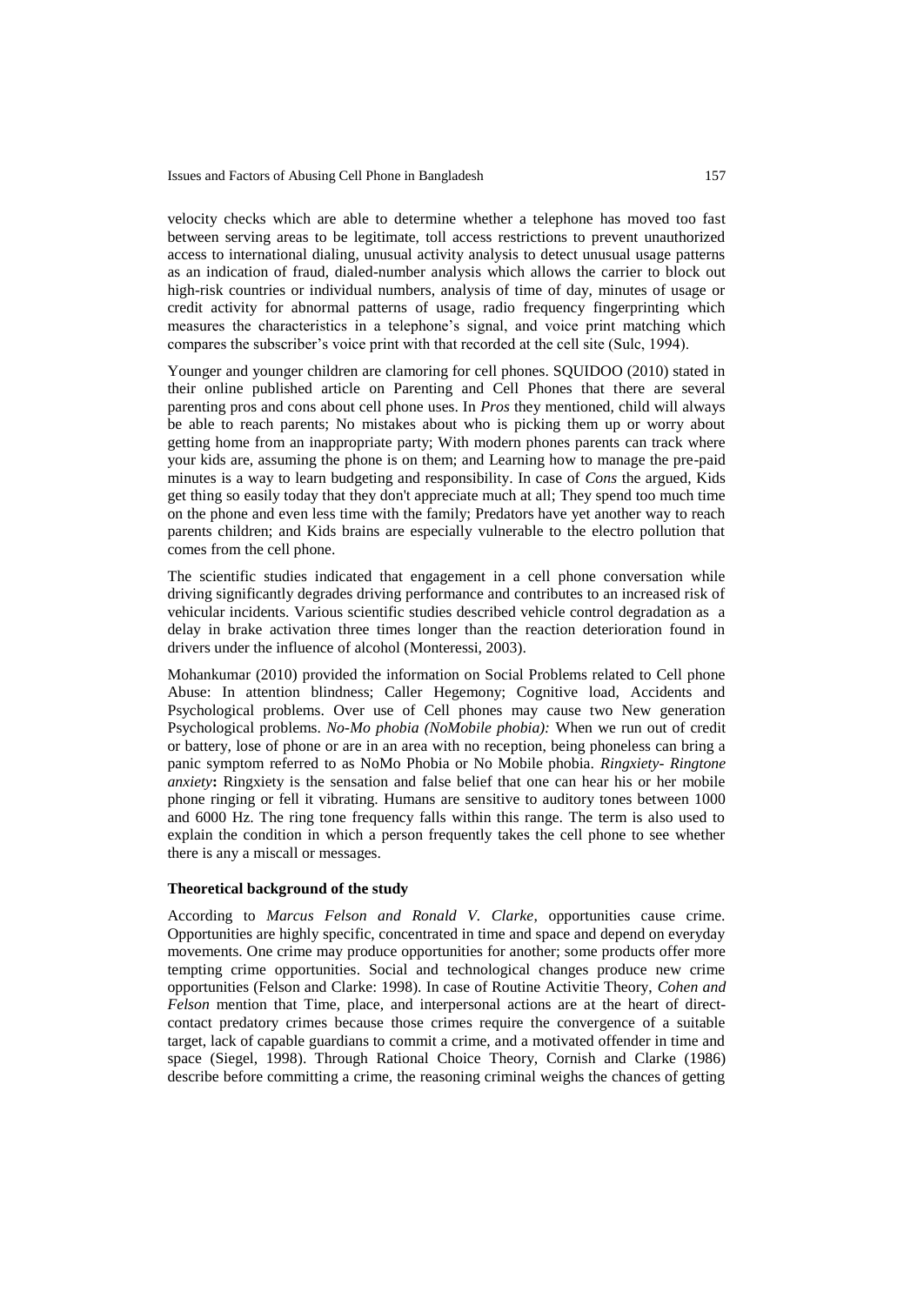caught, the severity of the expected penalty, the value to be gained by committing the act, and his or her immediate need for that value.

In the Social learning theory *Cornell Montgomery* (1843-1904) found that crime and deviance is a product of learning the norms. Values and behaviors associated with criminal activity. Social learning can involve the actual technique of crime, delinquency as well as the psychological aspects of criminality. He proposed that social learning occurred through four main stages of imitation: close contact, imitation of superiors, understanding of concepts, and role model behavior (Hagan, 1987). Differential Association theory of Edwin Sutherland also states that criminal behavior is learned behavior and learned via social interaction with others. They learn how to commit criminal acts; they learn motives, drives, rationalizations, and attitudes (Paranjape, 2002). Sykes and Matza views in Neutralization Theory that the most committed criminals and delinquents are not involved in criminality all the time; they also attend schools, family functions, and religious services. Their behavior can be conceived as falling along a continuum between total freedom and total restraint (Hagan, 1987).But Travis Hirschi (1969) said in his *Social Control theory* that delinquent acts result when an individual's bond to the society is week or broken. (Adler, Mueller and Laufer, 2004). The other most influential theory of Sigmund Freud (Psychoanalytic Theory) breaks the human personality down into three critical parts: Id, Ego and Superego. He proposed that criminal behavior is either the result of mental illness or a weak conscience (Bartollas, 1990).

### **Results and Discussion**

### *Demographic Characteristics of the Respondents*

### *Sex*

It is revealed from the study that almost 70 percent cell phone users are male followed by female (about 30 percent) (Table 1).

### *Age and Marital status*

For the purpose of the study, respondents were collected proportionately from three tiers of age group mentioning teenage (13-19 years), youths (20-30 years) and adults (above 30 years). The study revealed that youth use cell phone more frequently. Study showed that most of the cell phone users in Bangladesh are single (about 61 percent) followed by married (about 37 percent) and others (divorced, separated, widowed) (about three percent) (Table 1).

| Variables             | Frequency | Percent |
|-----------------------|-----------|---------|
| Sex                   |           |         |
| Single                | 121       | 60.5    |
| Married               | 73        | 36.5    |
| Others                | 6         | 3.0     |
| Total                 | 200       | 100.0   |
| <b>Marital status</b> |           |         |
| Single                | 121       | 60.5    |
| Married               | 73        | 36.5    |
| Others                | 6         | 3.0     |
| Total                 | 200       | 100.0   |

|  | Table 1. Demographic Characteristics of the Respondents (n=200) |  |  |
|--|-----------------------------------------------------------------|--|--|
|  |                                                                 |  |  |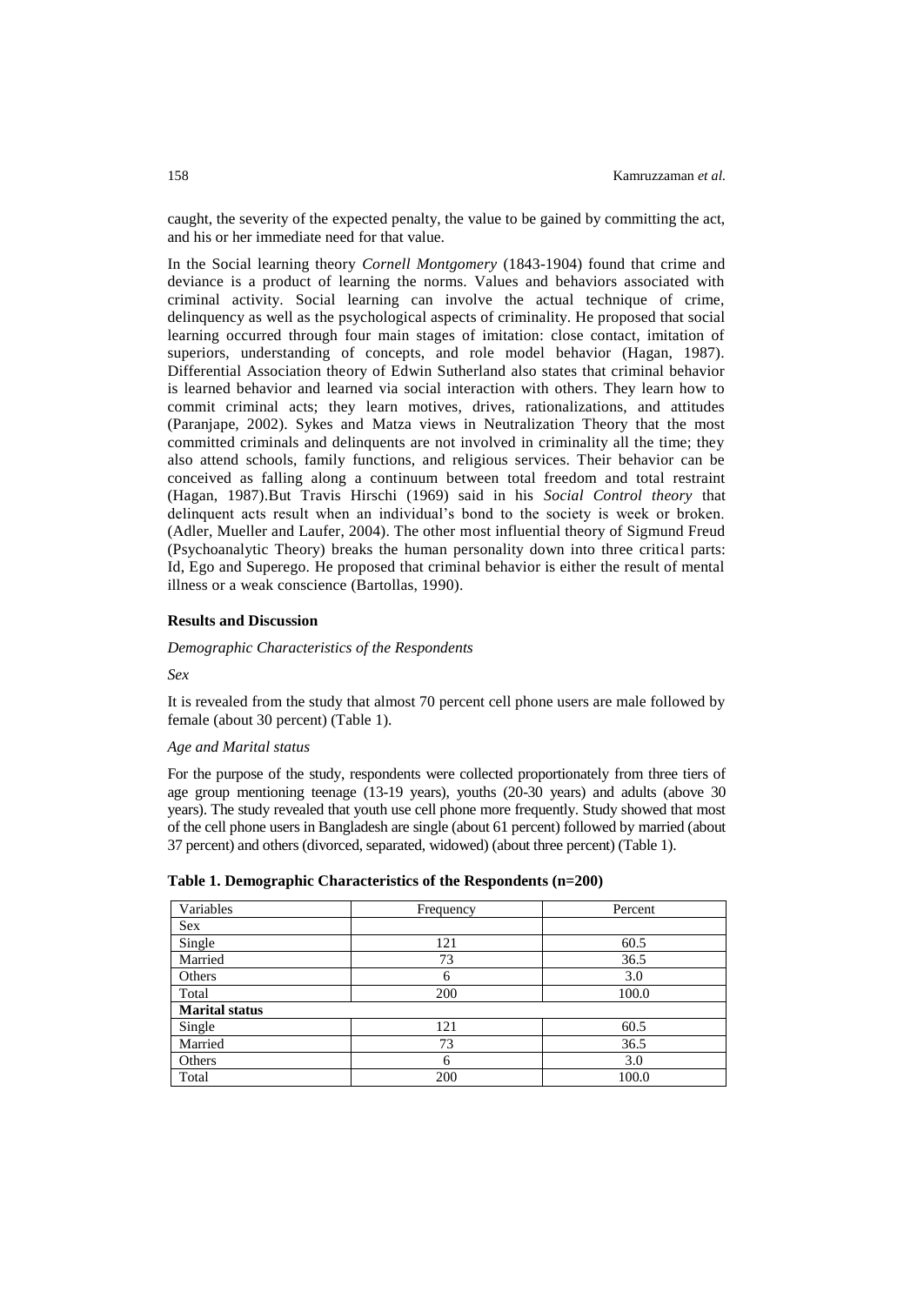| <b>Education Level</b>        |     |       |  |  |
|-------------------------------|-----|-------|--|--|
| Illiterate                    | 17  | 8.5   |  |  |
| Primary                       | 26  | 13.0  |  |  |
| <b>SSC</b>                    | 27  | 13.5  |  |  |
| <b>HSC</b>                    | 47  | 23.5  |  |  |
| Diploma                       | 13  | 6.5   |  |  |
| Graduate                      | 54  | 27.0  |  |  |
| Post graduate                 | 16  | 8.0   |  |  |
| Total                         | 200 | 100.0 |  |  |
| <b>Occupations</b>            |     |       |  |  |
| Unemployed/House Wife         | 27  | 13.5  |  |  |
| Student                       | 88  | 44.0  |  |  |
| Wage earner                   | 34  | 17.0  |  |  |
| Govt./ Private service holder | 28  | 14.0  |  |  |
| Businessman                   | 23  | 11.5  |  |  |
| Total                         | 200 | 100.0 |  |  |
| <b>Monthly Income (BDT)</b>   |     |       |  |  |
| $0 - 4000$                    | 116 | 58.0  |  |  |
| 4001-8000                     | 38  | 19.0  |  |  |
| 8001-12000                    | 20  | 10.0  |  |  |
| 12001-Above                   | 26  | 13.0  |  |  |
| Total                         | 200 | 100.0 |  |  |
| Average Income: 4615 BDT      |     |       |  |  |
| per Month                     |     |       |  |  |
| <b>Resident status</b>        |     |       |  |  |
| <b>Migrant Resident</b>       | 154 | 77.0  |  |  |
| <b>Permanent Resident</b>     | 46  | 23.0  |  |  |
| Total                         | 200 | 100.0 |  |  |

### *Education level*

The study revealed that most of the cell phone users are educated and their level of education is graduation (about 27 percent) followed by HSC (about 24 percent), SSC (about 14 percent), primary (about 13 percent), illiterate (about 9 percent), post graduate (about 8 percent) and diploma (about 7 percent) (Table 1).

### *Occupation*

The study revealed that most of the cell phone users are Student (about 44 percent) followed by Wage earner (about 17 percent), Govt./ Private service holder (about 14 percent), Unemployed/House Wife (about 13 percent) and Businessmen (about 12 percent) (Table 1).

### *Monthly income*

It is found that about 59 percent cell phone users monthly income level is 0-4000 BDT followed by 4001-8000 BDT (about 19 percent), 12001 BDT- above (about 13 percent) and 8001-12000 BDT (about 10 percent) (Table 1). Average monthly income of the cell phone users is about 4615 BDT (Table 1).

### *Resident status*

Most of the cell phone users in Dhaka city are migrant residents (about 77 percent) followed permanent resident (about 23 percent) (Table 1).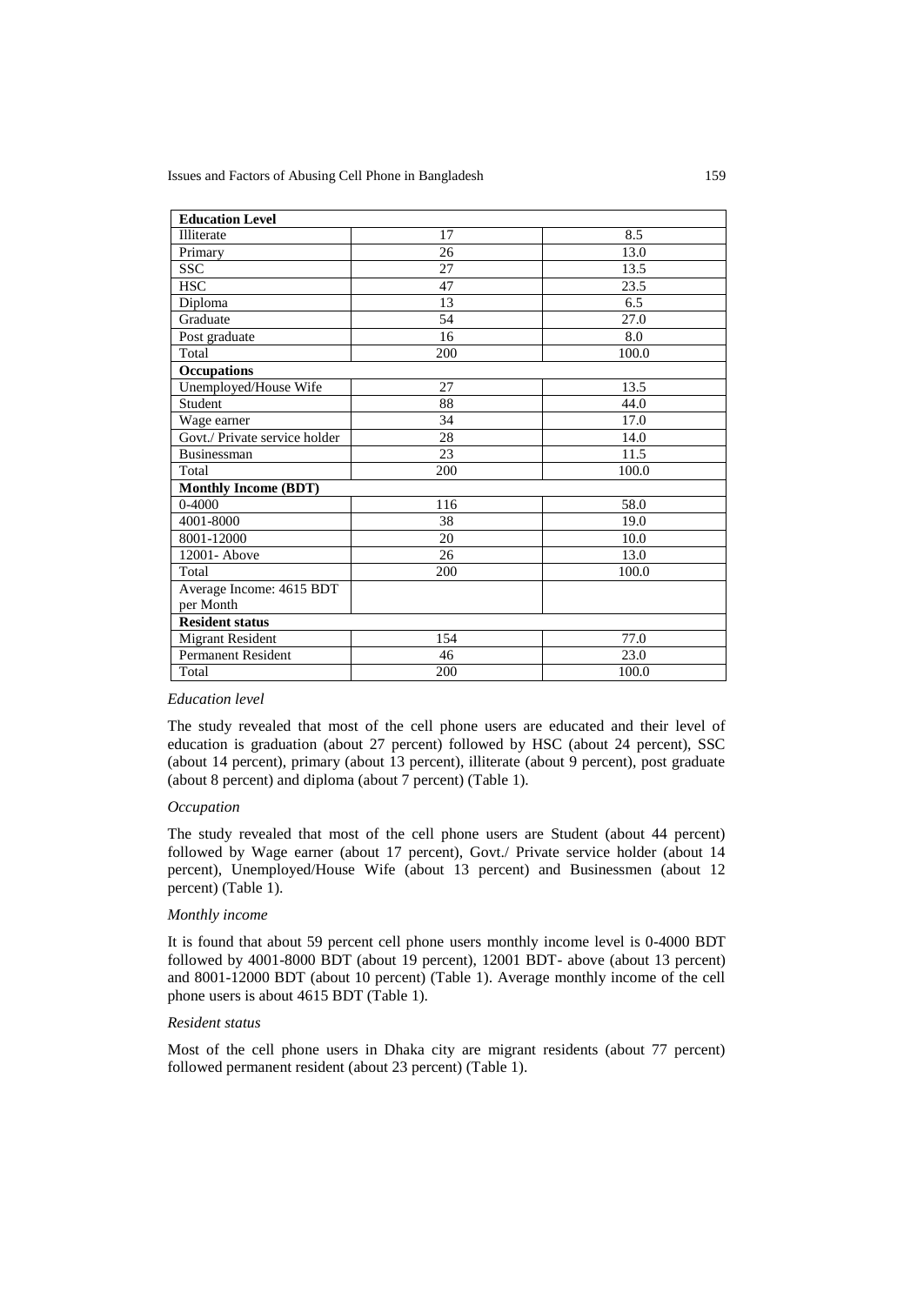## *Data on SIM Card and Cell Phone*

*Cell Phone type*

The study found that most of the cell phone users are using normal hand set (about 49 percent) followed by multimedia (about 46 percent) and about six percent users are using both multimedia and normal hand set (Table 2).

| <b>Variables</b>     | <b>Frequency</b> | Percent |  |  |  |
|----------------------|------------------|---------|--|--|--|
| Cell phone type      |                  |         |  |  |  |
| Multimedia           | 91               | 45.5    |  |  |  |
| Normal               | 97               | 48.5    |  |  |  |
| Both type            | 12               | 6.0     |  |  |  |
| Total                | 200              | 100.0   |  |  |  |
| Number of cell phone |                  |         |  |  |  |
| 1 Cell phone         | 158              | 82.5    |  |  |  |
| 2 Cell phones        | 32               | 16.0    |  |  |  |
| Above 2 Cell phones  | 10               | 5       |  |  |  |
| Total                | 200              | 100.0   |  |  |  |
| Number of SIM card   |                  |         |  |  |  |
| 1 SIM card           | 86               | 43.0    |  |  |  |
| 2 SIM cards          | 72               | 36.0    |  |  |  |
| Above 2 SIM cards    | 42               | 21.0    |  |  |  |
| Total                | 200              | 100.0   |  |  |  |

**Table 2. Respondent's cell phone type, Cell phone and SIM Card number (n=200)**

### *Number of cell phone and SIM Card*

It was found that most of the respondents are using single cell phone (about 79 percent) followed by 2 cell phones (about 16 percent) and above 2 cell phones (about 5 percent) (Table 2).

The study revealed that respondents of Dhaka city mostly using 1 SIM card (about 43 percent) followed by 2 SIM cards (about 36 percent) and above 2 SIM cards (about 21 percent) (Table 2).

## *Registration*

SIM card registration is an important issue for a country to get a complete listing of the users. The study discovered that most of the respondents (about 70 percent) are not sure about the status of their SIM card's registration as they have collected those Cell Phone SIM from class mates, friends, lovers and relatives and about 43 percent respondents argued that their SIM cards are registered by themselves followed by non/ fake registered (about 25 percent) (Fig. 1).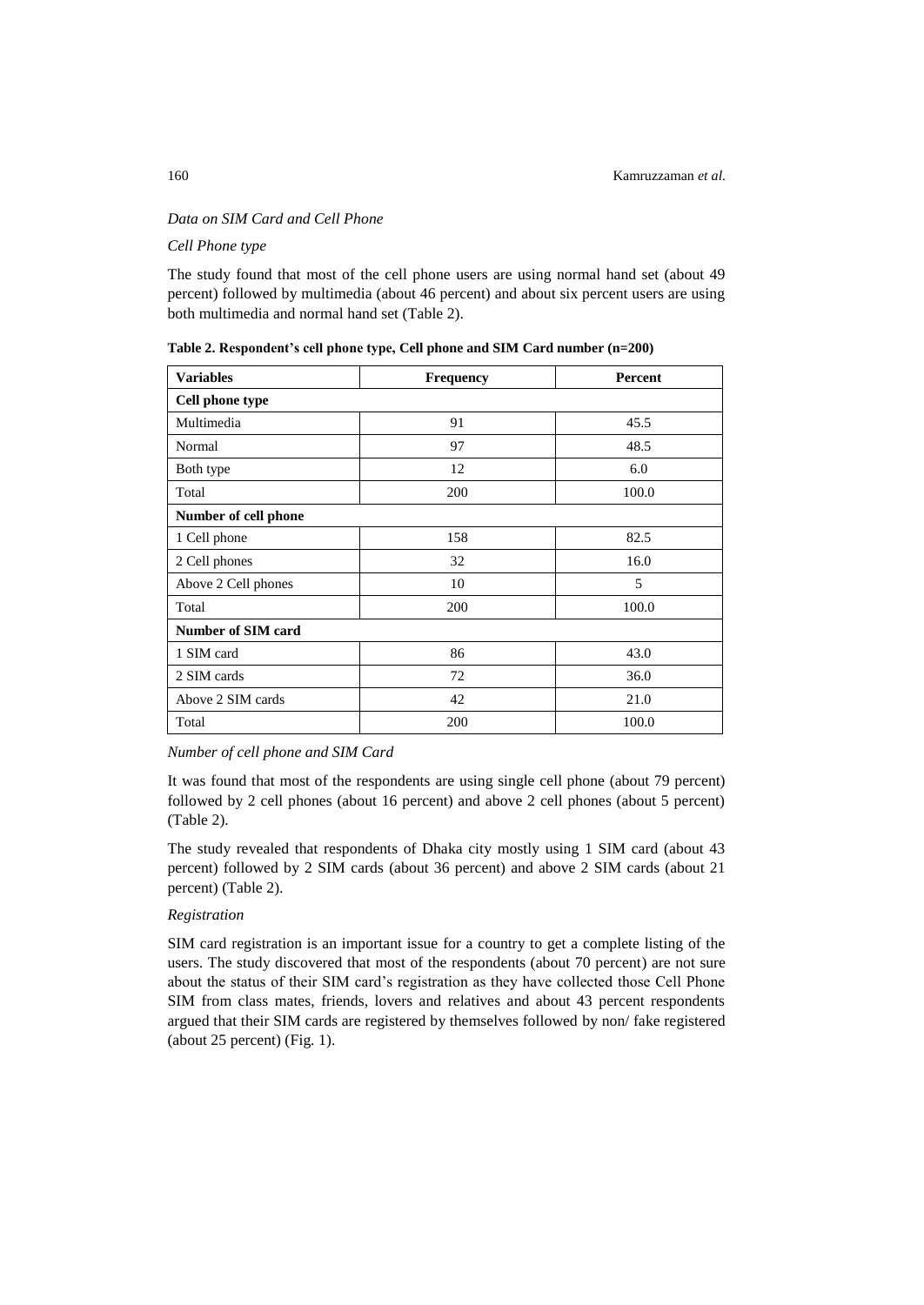

Fig. 1. Registration status of SIM card (n=200)

## *Purpose of using cell phone*

The study revealed that most of the respondents (about 83 percent) use cell phone for communicating with the family members followed by others (communicate with friends circle, girl or boy friend and pleasure) (about 36 percent), education (about 34 percent), emergency (about 33 percent), administrative/ job related (about 15 percent) and business (about 13 percent) (Fig. 2).



Fig. 2. Purposes of using cell phone (n=200)

## *Annoying matters of cell phone use*

The study revealed that about 71 percent of the respondents seem playing ringtones without cause are very much annoying to them followed by speaking loudly over phone (about 57 percent), hearing song with loud volume (about 52 percent), alarm ringtones in the class/ library/ office/ meeting (about 46 percent), taking during driving (about 44 percent) and talking not following privacy (about 6 percent) (Fig. 3).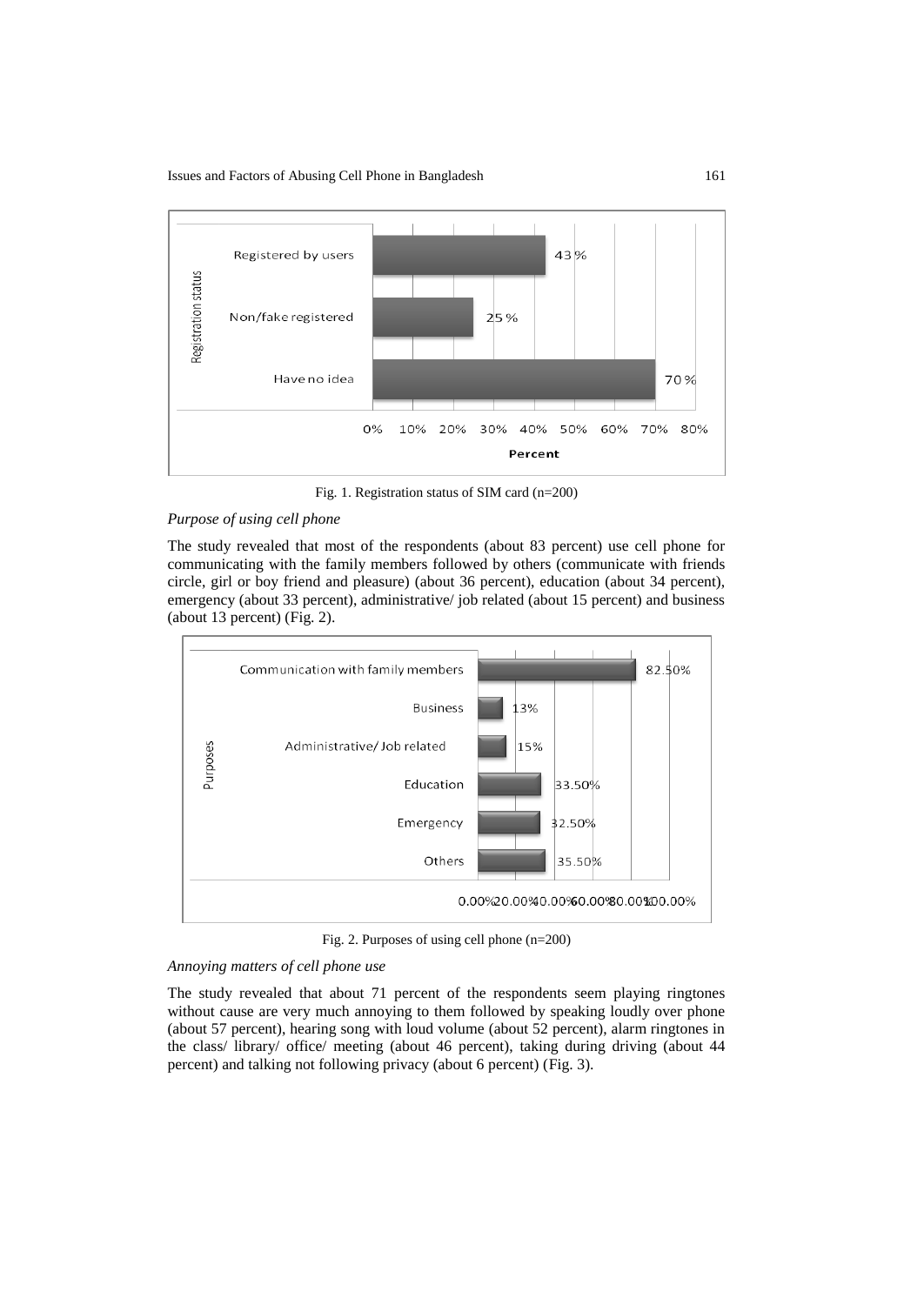

Fig. 3. Annoying matters to the cell phone user about cell phone use (n=200)

## *Experiences of cell phone abuse*

The study uncovered that most of the respondents have the experience of being disturbed (about 61 percent) through cell phone followed by rumor (about 43 percent), threat (about 40 percent), missing schedule program (about 31 percent) for much talked at night and mobile fraud (about 27 percent) (Fig. 4).



Fig. 4. Experiences of threat, disturbing, rumor, mobile fraud and missing any schedule program for using cell phone (n=200)

# *Patterns of cell phone abuse*

The study ascertained different patterns of cell phone abuse in Bangladesh. Most of the respondents argued that the most significant type of cell phone abuse is disturbing someone (about 70 percent) followed by threat (about 56 percent), making love/ relation (about 51 percent), spreading rumor (about 45 percent), fraud/ cheating (about 40 percent), record secret contents for illegal use (about 37 percent), organizing criminal activity (about 36 percent), chatting (about 32 percent), obscene/ sexual/ adultery (about 23 percent), hacking/ spreading mobile virus (about 12 percent), illegal use in examination (about 11 percent) and others (about 10 percent) (Fig. 5).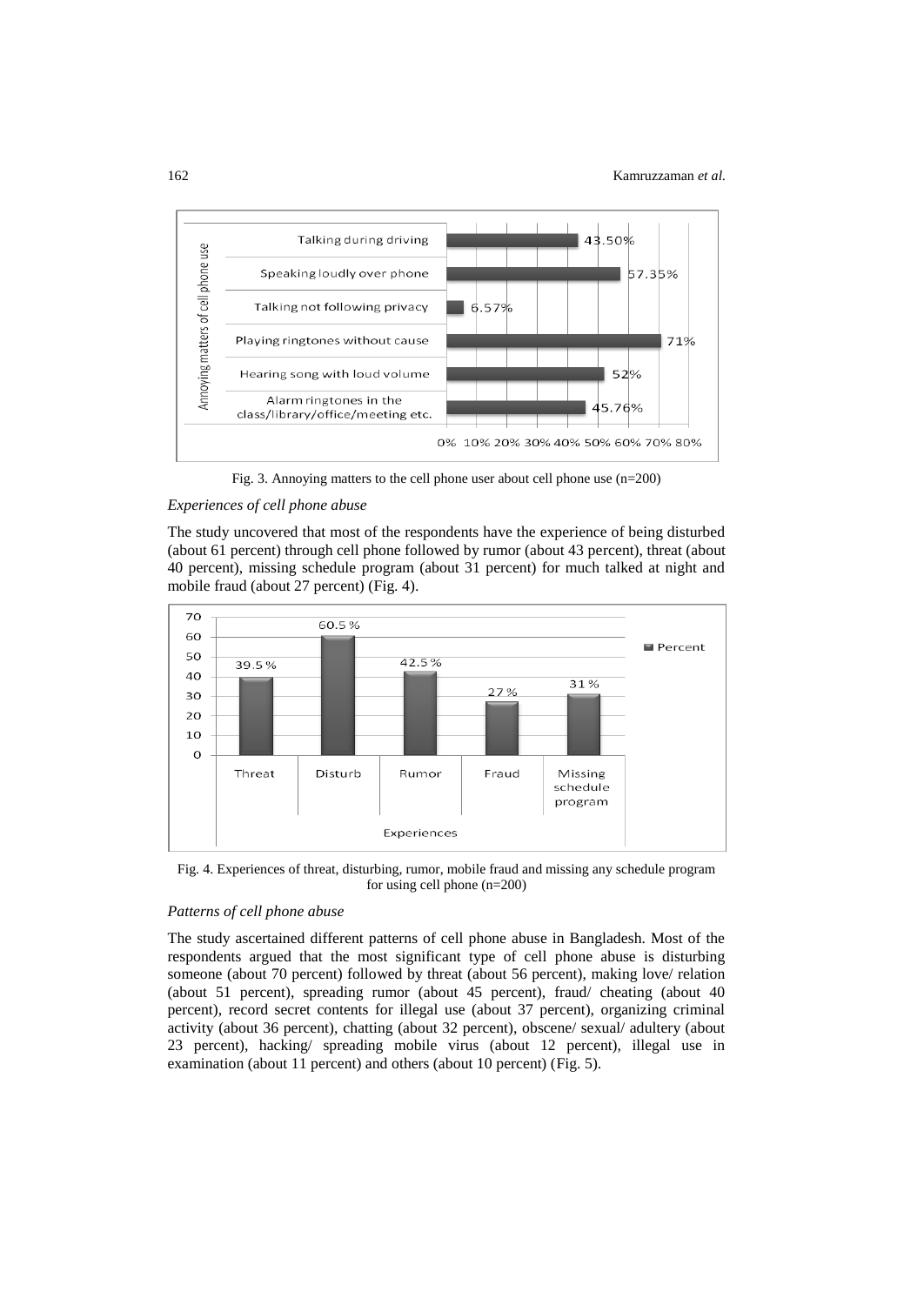

Fig. 5. Perception on the different patterns of cell phone abuse (n=200)

### *Key Underlying Issues and Factors of Cell Phone Abuse*

From the findings of Survey, KIIs and Case Study, the study found some significant issues and factors which tends to recommend on controlling cell phone abuse.

### *Age Factor*

Age is itself a cause of abusing cell phone. The study revealed that cell phone is being abused by mostly youths and teenagers. That means early age cell phone use is a major factor.

### *Cell phone user's Intimacy*

Bad peer groups of cell phone users may induce cell phone abuse. Sexual relationship and over trust of cupules with each other are also responsible for abusing cell phone.

### *Mobile Operator as a Factor*

It has been observed that mobile/cell phone operators have also a contributing factor for cell phone abuse. Their inappropriate way of advertisement in the media, irrational bonus offer (about 35 percent cell phone users dialed extra call and about 8 percent users send excessive SMS after getting bonus offer), free missed call (about 16 percent cell phone users give missed call for unnecessary purposes and about 38 percent users for both necessary and unnecessary purposes). It is also found that about 38 percent of the respondents gave missed to others numbers for both necessary and unnecessary purposes, low call rate/ FnF call rate (about 69 percent cell phone users believed low call rate influences cell phone abuse) facilities etc. are inducing cell phone abuse in our country. Through these services they also are creating a kind false dependency on cell phone.

### *SIM Card Registration*

Unregistered SIM cards, fake SIM cards, possession of more SIM Cards by single users etc. leads cell phone abuses.

### *Law and Law Enforcers as a Factor*

Lack of professional expertise of the law enforcing agencies to trace illegal cell phone users and lack of appropriate law related to cell phone uses and abuses are also responsible for cell phone abuses.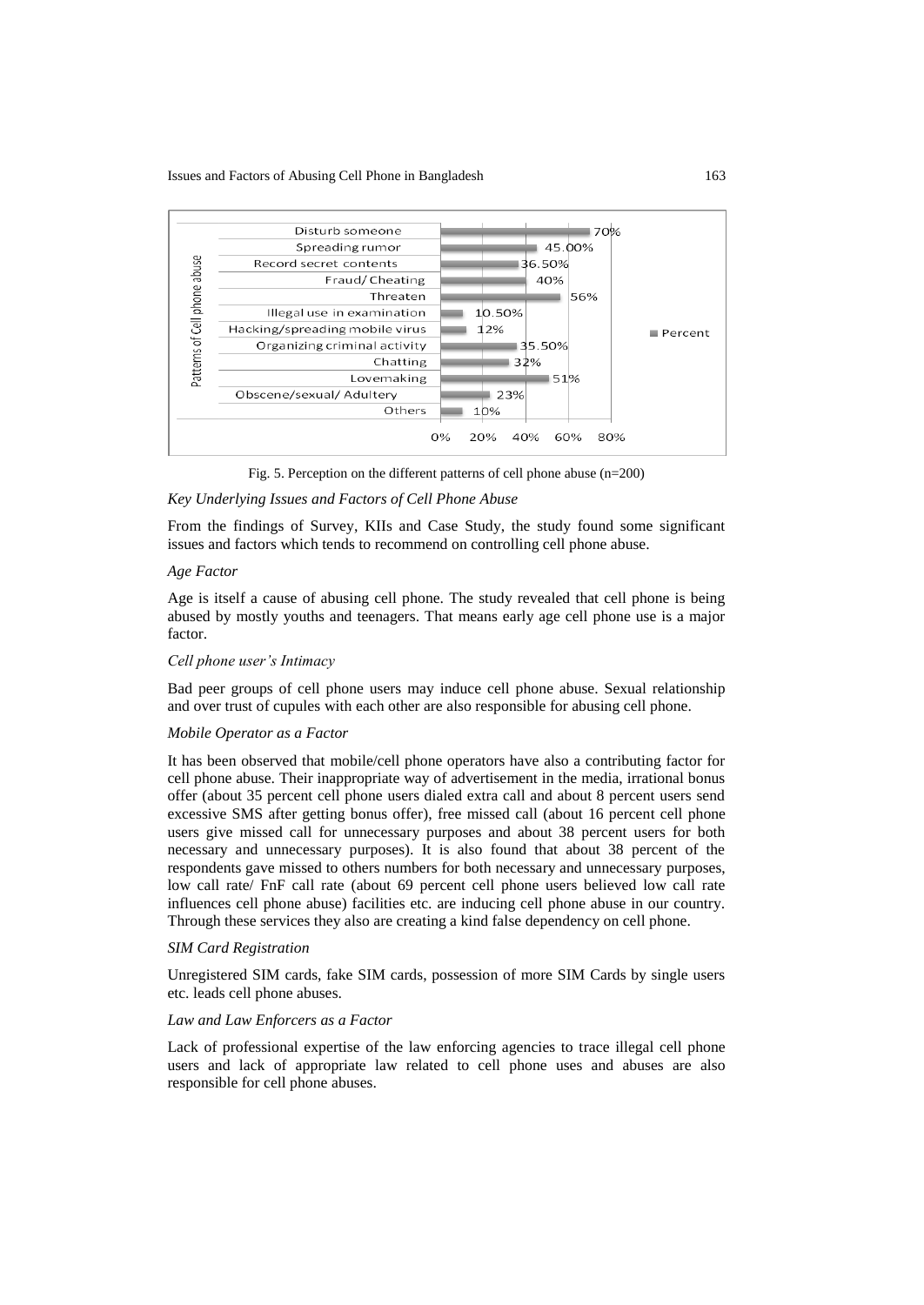### *Information and Communication Technology Facilities*

Modern information and communication technology facilities are a blessing of modern science. But, these facilities are also liable for abusing cell phone in our country including availability of multimedia cell phone and easy access to free porn websites. In the present day, cyber criminal uses well designed cell phone and criminal gangs also use cell phone as a supporting tool for organizing criminal activity. Beside these, lack of recreation opportunities or searching more pleasure over pain is a cause of cell phone abuse.

### *Social and Psychological Factor*

There are some social issues which are also responsible for abusing cell phone including lack of awareness, lack of family cohesion and supervision, deviation from morality, use cell phone as a symbol of status and thinking cell phone as only recreational instrument etc.

### *Influential Factors*

There are some Influential Factors exist in our society those are increasing cell phone abuse as well. These are writing cell phone number of others on taka, seats of vehicle or on wall; collecting cell phone number from Facebook or other free websites; collecting cell phone number from flexi load corner or refill shop; give cell phone number to other friends or relatives for threatening someone.

### **Conclusion**

Now cell phone has reached every corner of the country and become a part and parcel of our everyday life. Passing a single day without cell phone is unthinkable for many of us. We are enjoying the facilities offered by this remarkable modern device. It is advancing our life. It has been much easier to communicate with each other than before which use is not just limited to distant talking; it is being used in multiple ways.

However, problem arises when some people misuse this blessing of science. Beside the positive advantages, it created bad cultures, abuse of the phone that makes loss of money & time and put its impacts among students especially those who are teenagers. So the cell phone use and abuse is become as a matter of deep concern among the parents, as well as to the government. Extortion and threat to high profile people using cell phones is going unabated as law enforcers could hardly trace the criminals who manage their SIM cards without following proper registration procedure. Its impact is not limited to social but also on health and human psychology. In our country, using cell phone, especially costly cell phone is a very risky job. Whenever we go out, we can't avoid worrying about its safety because it could be hijacked anytime and we could be victimized. By ensuring proper use of cell phone we can help Bangladesh to be Digital Bangladesh.

### **Recommendation**

Now a days, cell phone abuse has become a common picture in our country. To control cell phone abuse, government as well as mobile phone operators along with the citizens have to take initiatives and should participate in revising policy measures. Based on the findings of the study following recommendations should be taken by the government, cell phone operators and cell phone users as well as their guardians.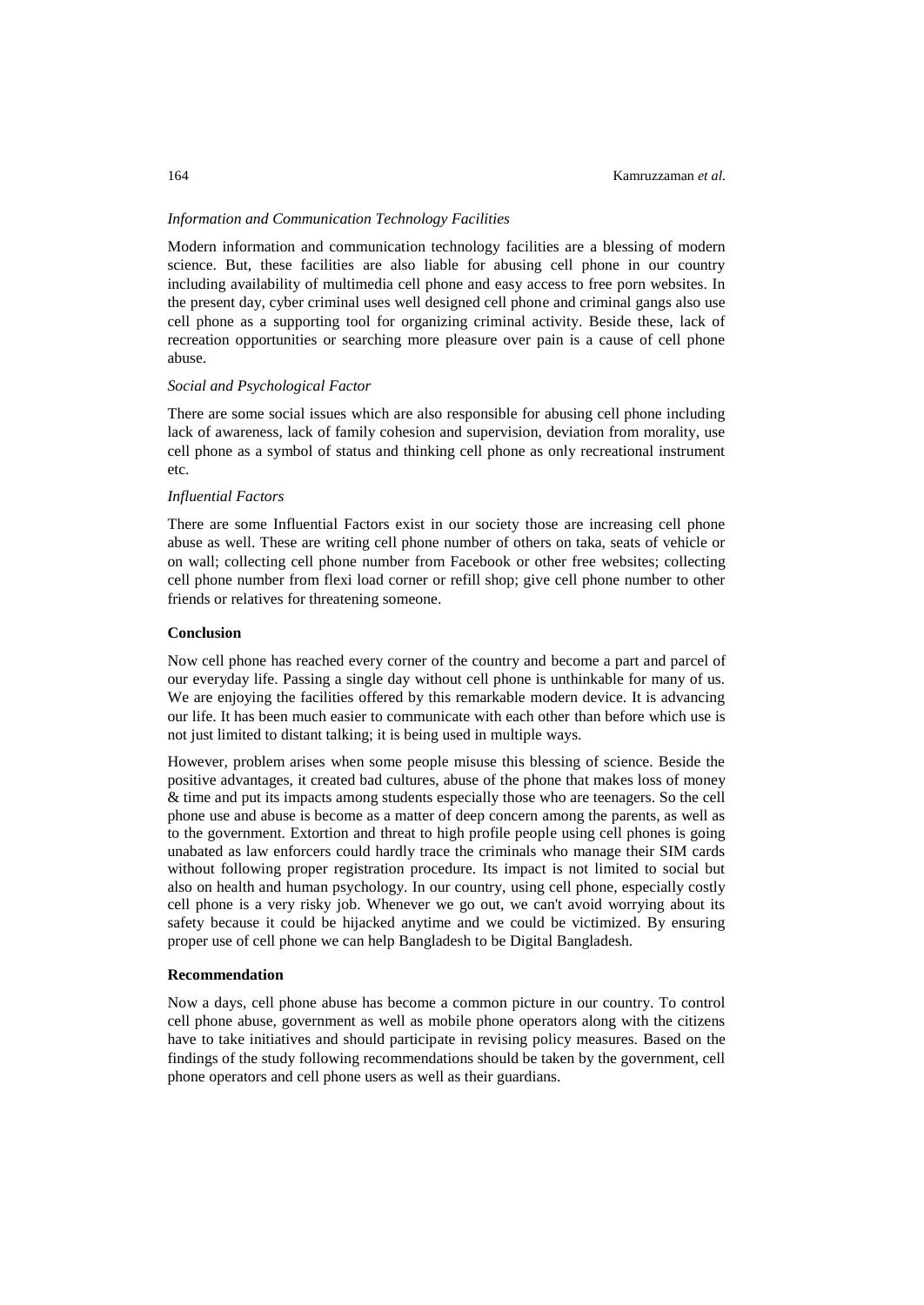- 1. Strict law should be enacted for selling and purchasing SIM cards to prevent unregistered SIM card abuse.
- 2. Low call rate increases cell phone abuse, especially at night mostly by the young generation. So, call rate should be introduced carefully.
- 3. Users should use scratch cards or use code numbers to recharge their cell phone account for ensuring the confidentiality of phone numbers and avoiding harassment.
- 4. Age should be defined by the government for getting SIM cards and parental consent must be obtained if users are teenagers. Controlling teenager's cell phone abuse mostly concerned with their parents. In this case, parents can set some guidelines for using cell phone.
- 5. A complete guidelines for the use of the Multimedia mobile phones should be incorporated to prevent misuse.
- 6. The Government should encourage the mobile phone operators to introduce Charge free or condition free unwanted calls block services.
- 7. Database should be maintained by verified information with socio economic background of all SIM card holder (or against a number) and that should be maintained by a specially empowered authority, and if necessary those information should also being made accessible to BTTB and law enforcers who can file any complain against a number, co-ordinate him, track his position and investigate him and if found guilty the person should be made judged and punished according to law in a short span of time.
- 8. Good interaction, understanding and controlling power of BTTB over cell phone Operators should be strong and effective.
- 9. All information of every single cell phone user should be collected, and if any abuse happened they must be pursued and be kept under law.
- 10. Disturbing and threaten someone (especially for extortion) over phone become a common picture in our country. So, it should be best to inform law enforcers after receiving the first threat call.

## **References**

- Adler, Freda, Mueller, Gerhard O.W. and Laufer, William S. (2004). Criminology and the Criminal Justice System. McGraw Hill International Publication, Fifth edition, 2004. ISBN: 0-07- 255952-7
- Bartollas, Clemens (1990). Juvenile Delinquency. 2<sup>nd</sup> edition, Macmillan publishing Company, New York.
- Campbell, MA. (2005). Cyber-bullying: an old problem in a new guise? *Australian journal of Guidance and Counseling,* pp.15(1)68–76
- Cornish, Derek & Clarke, Ronald V. (1986). *"Introduction" in The Reasoning Criminal. Cornish, Derek and Ronald Clarke (eds.).* New York: Springer-Verlag. pp 1-16. ISBN 3-540-96272-7
- Felson, Marcus and Clarke, Ronald V. (1998). Opportunity Makes the Theft: Practical Theory for Crime Prevention, *Police Research Series Paper 98* (London: Home Office, 1998), p.9.
- Gellene, Denise. (2006). Heavy Cell Phone Use Associated with Unhappiness. San Francisco Chronicle, May 24, 2006.